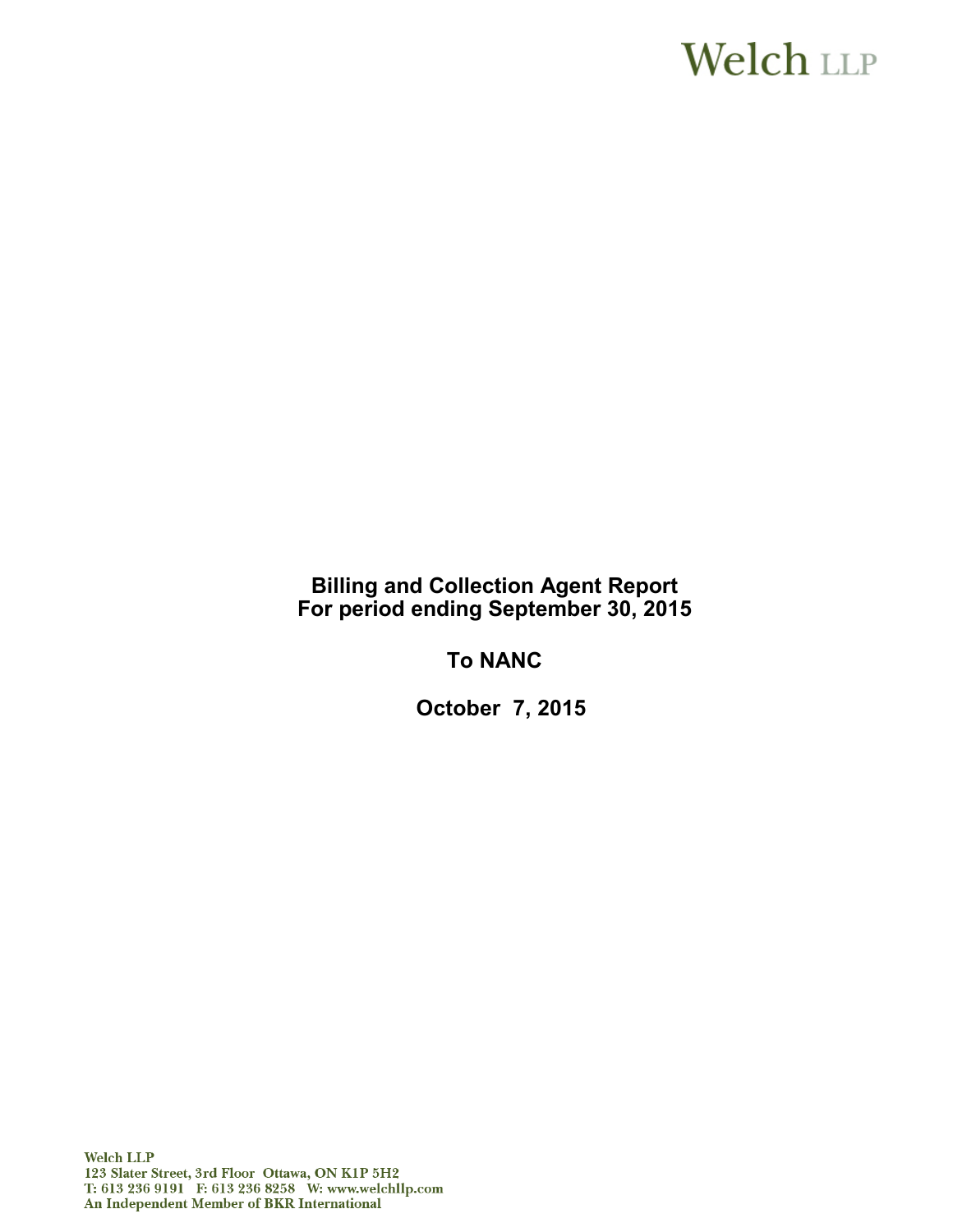### **NANPA FUND STATEMENT OF FINANCIAL POSITION September 30, 2015**

| <b>Assets</b><br>Cash Balance in bank account                                                |                      | \$<br>4,735,241 |
|----------------------------------------------------------------------------------------------|----------------------|-----------------|
| Receivable from US Carriers<br>Receivable from Canada<br>Receivable from Caribbean countries | 229,612<br>4,390     |                 |
| Receivables forwarded to Treasury for collection<br>Allowance for uncollectible accounts     | 110,044<br>(209,000) | 135,046         |
| <b>Total assets</b>                                                                          |                      | 4,870,287       |
| <b>Less:</b> Accrued liabilities (see below for makeup)                                      |                      | (531, 431)      |
| <b>Fund balance</b>                                                                          |                      | 4,338,856<br>\$ |
| <b>Makeup of Accrued Liabilities</b>                                                         |                      |                 |
| <b>Welch LLP</b>                                                                             | 28,336               |                 |
| EY Audit                                                                                     | 45,200               |                 |
| <b>NEUSTAR Pooling 1K Block</b><br><b>NEUSTAR NANP Administration</b>                        | 270,119<br>182,926   |                 |
| Data Collection Agent - USAC                                                                 | 4,850                |                 |
|                                                                                              | 531,431              |                 |
|                                                                                              |                      |                 |

**\*\*\*\*\*\*\*\*\*\*\*\*\*\*\*\*\*\*\*\*\*\*\*\*\*\*\*\*\*\*\*\*\*\*\*\*\*\*\*\*\*\*\*\*\*\*\*\*\*\*\*\*\*\*\*\*\*\*\*\*\*\*\*\*\*\*\*\*\*\*\*\*\*\*\*\*\***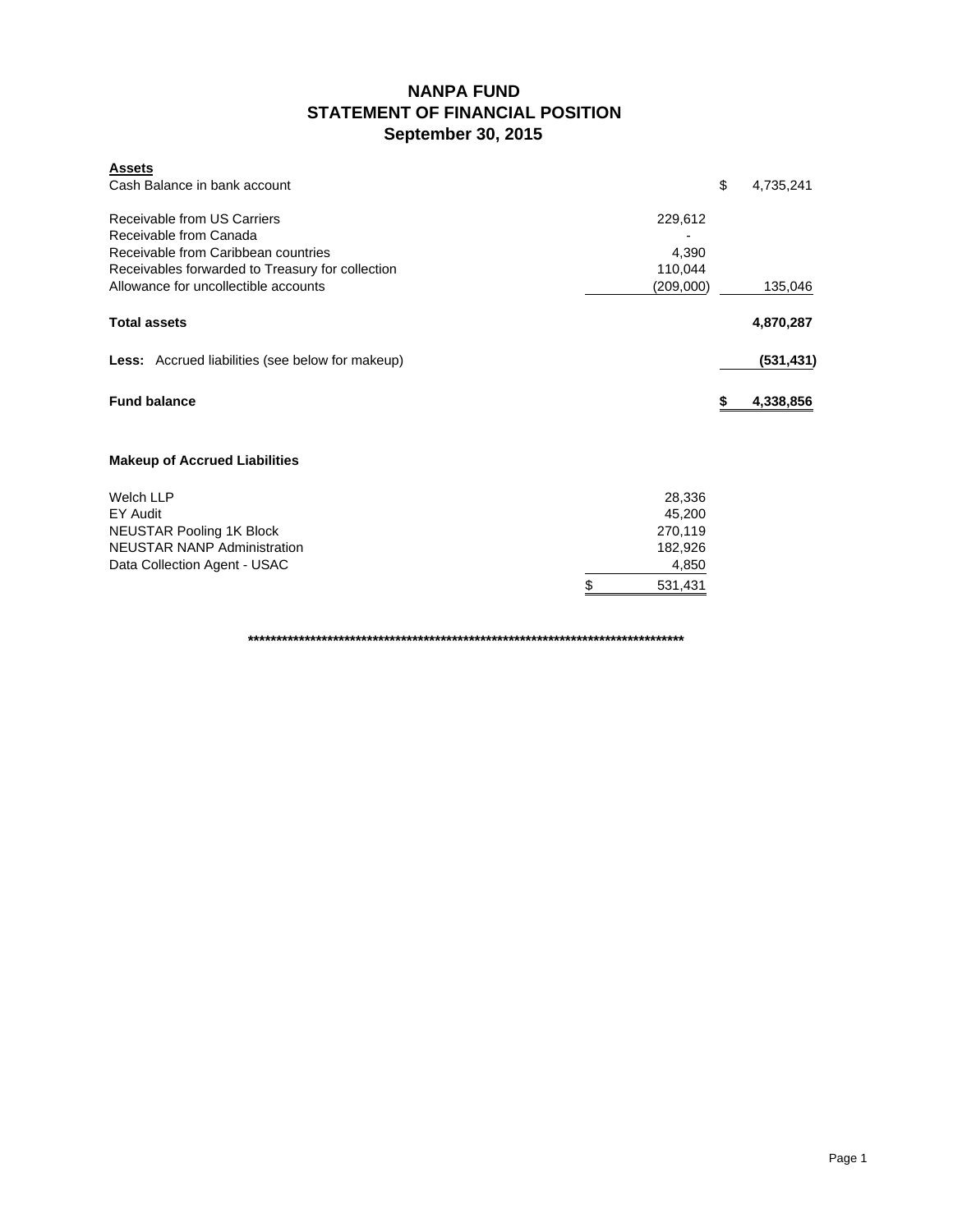#### **NANPA FUND FORECASTED STATEMENT OF CHANGES IN FUND BALANCE JULY 2015 TO SEPTEMBER 2016**

|                                                |            |                        | Actual                 |                        |                        |                        |                        |                           |                        |                           |                        |                           |                      |                      |                          |                   | <b>Variance between</b> |                   |                                          |
|------------------------------------------------|------------|------------------------|------------------------|------------------------|------------------------|------------------------|------------------------|---------------------------|------------------------|---------------------------|------------------------|---------------------------|----------------------|----------------------|--------------------------|-------------------|-------------------------|-------------------|------------------------------------------|
|                                                |            |                        |                        |                        |                        | <b>Budget</b>          |                        |                           |                        |                           |                        |                           |                      |                      |                          |                   |                         |                   | forecasted results<br>and budget at Sept |
|                                                |            | Jul-15                 | Aug-15                 | Sep-15                 | Oct-15                 | <b>Nov-15</b>          | <b>Dec-15</b>          | <b>Jan-16</b>             | Feb-16                 | Mar-16                    | Apr-16                 | Mav-16                    | <b>Jun-16</b>        | <b>Jul-16</b>        | Aug-16                   | Sep-16            | <b>Total</b>            | <b>Budget</b>     | 30/16                                    |
| Revenue<br><b>International Contributions</b>  |            |                        |                        |                        |                        |                        |                        |                           |                        |                           |                        |                           |                      |                      |                          |                   |                         |                   |                                          |
| Canada<br>Caribbean countries                  | (1)<br>(1) | 17,860<br>27,943       | 8,930<br>$\sim$ $-$    | 8,930<br>$\sim$        | 8,930<br>$\sim$        | 8,930<br>$\sim$        | 8,930                  | 8,930<br>$\sim$ 100 $\mu$ | 8,929<br>$\sim$        | 8,929<br>$\sim$ 100 $\mu$ | 8,929<br>$\sim$        | 8,929<br>$\sim$ 100 $\mu$ | 8,929<br>$\sim$      | 8,929<br>$\sim$ $-$  | 8,929<br>$\sim$          | $\sim$            | 133,943<br>27,943       | 133,943<br>27,943 |                                          |
| <b>Total International Contributions</b>       |            | 45,803                 | 8,930                  | 8,930                  | 8,930                  | 8,930                  | 8,930                  | 8,930                     | 8,929                  | 8,929                     | 8,929                  | 8,929                     | 8,929                | 8,929                | 8,929                    | $\sim$            | 161,886                 | 161,886           | $\sim$ $\sim$                            |
| Domestic Contributions - US carriers           | (1)        | 4,038,482              | 201,264                | 237,398                | 204,024                | 204,024                | 204,024                | 204,024                   | 204,024                | 204,024                   | 204,024                | 204,024                   | 204,024              | 204,024              | 204,024                  |                   | 6,721,408               | 6,653,548         | 67,860                                   |
| Late filing fees for Form 499A                 | (2)        | 28,900)                | 12,300                 | 98,100                 |                        |                        |                        |                           |                        |                           |                        |                           |                      |                      |                          | 90,700            | 147,600                 | 80,000            | 67,600                                   |
| Interest income                                | (3)        | 350                    | 660                    | 623                    | 417                    | 417                    | 417                    | 417                       | 417                    | 417                       | 417                    | 416                       | 416                  | 416                  | 416                      | 416               | 6,632                   | 6.250             | 382                                      |
| <b>Total revenue</b>                           |            | 4.055.735              | 198.554                | 345.051                | 213.371                | 213.371                | 213.371                | 213,371                   | 213,370                | 213,370                   | 213,370                | 213,369                   | 213,369              | 213.369              | 213,369                  | 91.116            | 7.037.526               | 6.901.684         | 135,842                                  |
| <b>Expenses</b><br><b>NANPA Administration</b> |            | 181,724                | 183,408                | 182,926                | 185,138                | 185,138                | 185,138                | 185,137                   | 185,137                | 185,137                   | 185,137                | 185,137                   | 185,137              | 185,137              | 185,137                  | 185,137           | 2,769,705               | 2,777,061         |                                          |
| 1K Block Pooling                               | (4)        | 253,919                | 266,971                | 270,119                | 265,241                | 265,241                | 265,241                | 265,240                   | 265,240                | 265,240                   | 265,240                | 265,240                   | 265,240              | 265,240              | 265,240                  | 265,240           | 3,973,892               | 3,978,606         | (7, 356)                                 |
|                                                | (5)        |                        |                        |                        |                        |                        |                        |                           |                        |                           |                        |                           |                      |                      |                          |                   |                         |                   | (4,714)                                  |
| <b>Billing and Collection</b><br>Welch LLP     | (6)        | 28,336                 | 28,336                 | 28,336                 | 28,336                 | 28,336                 | 28,336                 | 28,336                    | 28,336                 | 28,336                    | 28,336                 | 28,336                    | 28,336               | 28,336               | 28,336                   | 28,336            | 425,040                 | 425,040           |                                          |
| Data Collection Agent                          | (7)        | 4,935                  | 4,935                  | 4,952                  | 4,850                  | 4,850                  | 4,850                  | 4,850                     | 4,850                  | 4,850                     | 4,850                  | 4.850                     | 4,850                | 4,850                | 4,850                    | 4.850             | 73,022                  | 72,750            | 272                                      |
| <b>Annual Operations Audit</b>                 | (8)        | $\sim$ $-$             | $\sim$                 | 45,200                 | $\sim$                 | $\sim$ $-$             | $\sim$ $-$             | $\sim$ $-$                | $\sim$                 | $\sim$                    | $\sim$                 |                           | $\sim$               | $\sim$               | $\overline{\phantom{a}}$ | $\sim$            | 45,200                  | 46,000            | (800)                                    |
| <b>Bank Charges</b>                            | (9)        | 2.407                  | 6.727                  | 4,248                  | 3.167                  | 3,167                  | 3.167                  | 3.167                     | 3.167                  | 3,167                     | 3.167                  | 3.166                     | 3.166                | 3.166                | 3.166                    | 3.166             | 51,381                  | 47,500            | 3,881                                    |
| Carrier Audits                                 | (10)       | $\sim$                 | $\sim$                 | $\sim$                 | $\sim$                 | $\sim$                 | $\sim$                 |                           | 375,000                | $\sim$                    |                        |                           |                      |                      |                          | $\sim$            | 375,000                 | 375,000           |                                          |
| Bad debt expense                               | (11)       | 18.975)                | 56,368)                | 153,390                | 2,667                  | 2,667                  | 2,667                  | 2,667                     | 2,667                  | 2,667                     | 2,667                  | 2,666                     | 2,666                | 2,666                | 2,666                    | 2,666             | 110,046                 | 40,000            | 70,046                                   |
| <b>Total expenses</b>                          |            | 452.346                | 434,009                | 689,171                | 489,399                | 489,399                | 489,399                | 489,397                   | 864,397                | 489,397                   | 489,397                | 489,395                   | 489,395              | 489,395              | 489,395                  | 489,395           | 7,823,286               | 7,761,957         | 61,329                                   |
| Net revenue (expenses)                         |            | 3,603,389              | 235,455)               | 344,120)               | 276,028)               | 276,028)               | 276,028)               | 276,026)                  | 651,027)               | 276,027)                  | 276,027)               | 276,026)                  | 276,026)             | 276,026)             | 276,026) (               | 398,279)          | 785,760)                | 860,273)          | 74,513                                   |
| <b>Opening fund balance</b>                    |            | 1,315,042              | 4,918,431              | 4.682.976              | 4.338.856              | 4.062.828              | 3,786,800              | 3,510,772                 | 3,234,746              | 2,583,719                 | 2,307,692              | 2,031,665                 | 1,755,639            | 1,479,613            | 1,203,587                | 927,561           | 1,315,042               | 1,360,273         | (45, 231)                                |
| <b>Closing fund balance</b>                    |            | 4.918.431              | 4,682,976              | 4.338.856              | 4,062,828              | 3,786,800              | 3,510,772              | 3,234,746                 | 2,583,719              | 2,307,692                 | 2,031,665              | 1,755,639                 | 1.479.613            | 1,203,587            | 927,561                  | 529.282           | 529.282                 | 500,000           | 29,282                                   |
| Fund balance makeup:                           |            |                        |                        |                        |                        |                        |                        |                           |                        |                           |                        |                           |                      |                      |                          |                   |                         |                   |                                          |
| Contingency                                    |            | 500,000                | 500,000                | 500,000                | 500,000                | 500,000                | 500,000                | 500,000                   | 500,000                | 500,000                   | 500,000                | 500,000                   | 500,000              | 500,000              | 500,000                  | 500,000           | 500,000                 | 500,000           |                                          |
| Surplus                                        |            | 4.418.431<br>4.918.431 | 4.182.976<br>4.682.976 | 3.838.856<br>4.338.856 | 3.562.828<br>4.062.828 | 3.286.800<br>3.786.800 | 3,010,772<br>3.510.772 | 2,734,746<br>3.234.746    | 2.083.719<br>2.583.719 | 1.807.692<br>2.307.692    | 1.531.665<br>2.031.665 | 1.255.639<br>1.755.639    | 979.613<br>1.479.613 | 703.587<br>1.203.587 | 427.561<br>927.561       | 29,282<br>529,282 | 29,282<br>529.282       | 500,000           |                                          |

**(1)** The US carrier contributions for the period from July 2015 to September 2016 and the International contributions are based upon actual billings.

(2) These fees represent the \$100 late filing fee charged to those companies that do not file the Form 499A by the due date.

**(3)** Interest income projections are estimates

**(4)** The cost for NANP Administration is based on the contract awarded in 2013. The contract expires in July 2017.

(5) The cost for 1K Block Pooling Administration is based on a four-year contract expiring July 14, 2017 with a six-month transition period to January 14, 2018.

**(6)** The cost of B&C Agent is based on the interim contract with Welch LLP in force until November 2015.

**(7)** The expense for the Data Collection Agent is based on an estimate of costs by USAC for the 2015 calendar year.

**(8)** The estimate for the annual operations audit performed by Ernst & Young LLP is based on the cost of the prior year's audit.

**(9)** Bank fees are an expense to the Fund.

**(10)** The budget allowed \$375,000 for carrier audits.

**(11)** The allowance covers all accounts considered potentially uncollectible at September 30, 2015.

**Assumptions: Reconciliation of forecast at September 30, 2016 to budget**

| Budgeted fund balance at September 30/16 - contingency                                                | 500,000   |
|-------------------------------------------------------------------------------------------------------|-----------|
| Decrease in fund balance between budget period (December 2014) and June 2015                          | (45, 231) |
| Additional billings over estimate from budget                                                         | 67,860    |
| Late filing fees (reversal) for Form 499A                                                             | 67,600    |
| Underestimate of interest earned to date compared to budget                                           | 382       |
| NANP Admin - difference between budget and actual contract awarded due to variable travel costs       | 7,356     |
| NANP Admin - change orders issued                                                                     |           |
| Additional billings from B & C Agent due to renewal of contract                                       | $\sim$    |
| Data Collection fees - Adjustment to actual from budget                                               | (272)     |
| Bad debts - Adiustment to actual from budget                                                          | (70,046)  |
| IK Block Pooling - difference between budget and actual contract awarded due to variable travel costs | 4.714     |
| Pooling change orders                                                                                 |           |
| Carrier audits that will not be performed                                                             |           |
| Operations Audit - Adjustment to actual from budget                                                   | 800       |
| Bank fees - Adjustment to actual from budget                                                          | (3,881)   |
| Forecasted fund balance at September 30/16                                                            | 529.282   |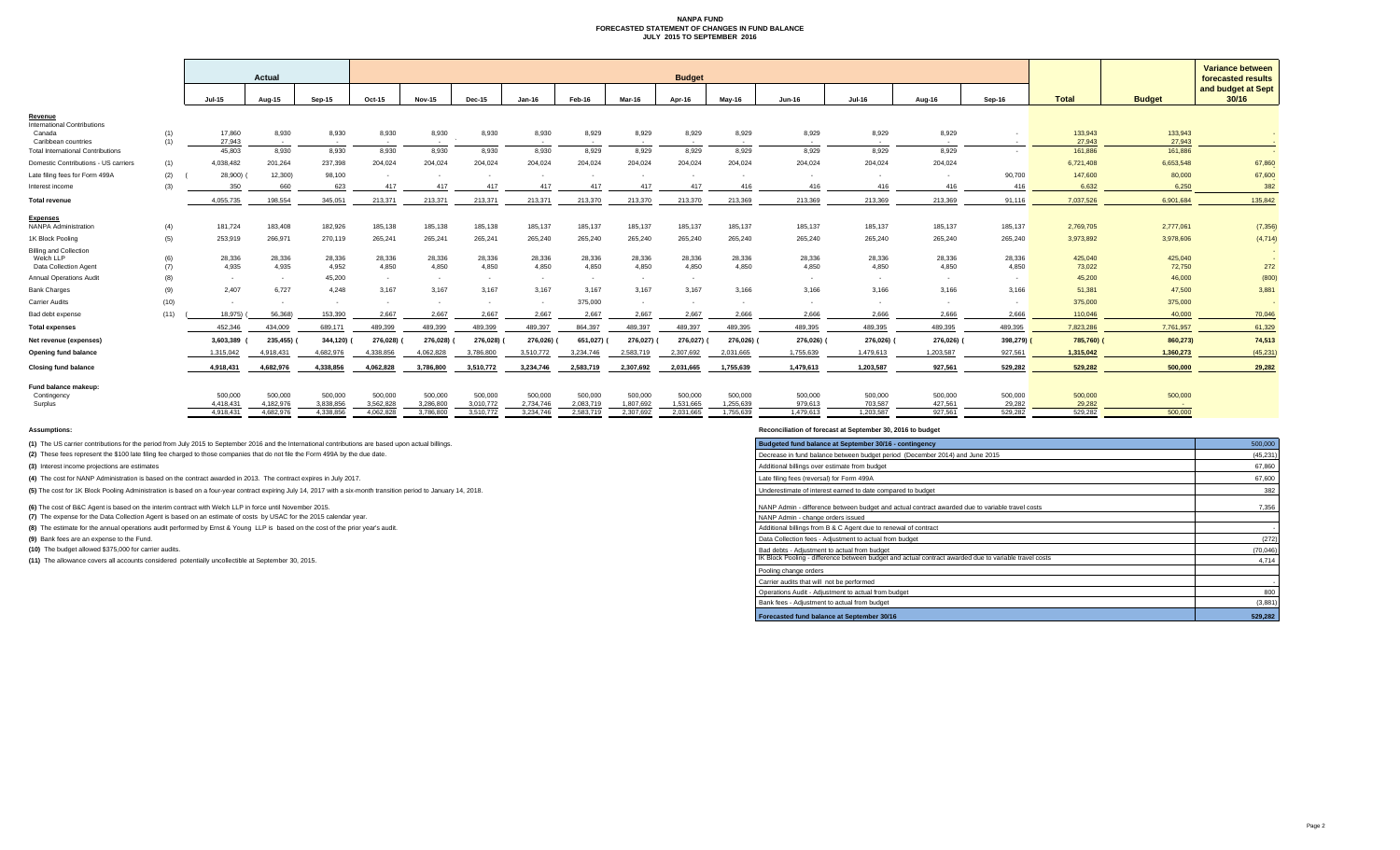#### **CURRENT AND FORECASTED LIABILITIES**

|                                                                                     |                      |               | Current       |         |               |               |         |         |         |
|-------------------------------------------------------------------------------------|----------------------|---------------|---------------|---------|---------------|---------------|---------|---------|---------|
|                                                                                     |                      |               | <b>Sep-15</b> | Oct-15  | <b>Nov-15</b> | <b>Dec-15</b> | Jan-16  | Feb-16  | Mar-16  |
| NEUSTAR - NANPA Administration contract                                             |                      |               | 182,926       | 185,138 | 185,138       | 185,138       | 185,137 | 185,137 | 185,137 |
| - Payment authorized by the FCC in September<br>August 2015                         | \$<br>183,408        |               |               |         |               |               |         |         |         |
| - Authorization by the FCC has not been received for payment                        |                      |               |               |         |               |               |         |         |         |
| September 2015                                                                      |                      | \$<br>182,926 |               |         |               |               |         |         |         |
| <b>NEUSTAR - Block Pooling</b>                                                      |                      |               | 270,119       | 265,241 | 265,241       | 265,241       | 265,240 | 265,240 | 265,240 |
| - Payment authorized by the FCC in September<br>August 2015                         | \$<br>266,971        |               |               |         |               |               |         |         |         |
| - Authorization by the FCC has not been received for payment<br>September 2015      |                      | \$<br>270,119 |               |         |               |               |         |         |         |
| Welch LLP - Billing & Collection Agent                                              |                      |               | 28,336        | 28,336  | 28,336        | 28,336        | 28,336  | 28,336  | 28,336  |
| - Payment authorized by the FCC in September                                        |                      |               |               |         |               |               |         |         |         |
| August 2015                                                                         | 28,336               |               |               |         |               |               |         |         |         |
| - Authorization by the FCC has not been received for payment<br>September 2015      |                      | \$<br>28,336  |               |         |               |               |         |         |         |
| <b>USAC - Data Collection Agent</b><br>- Payment authorized by the FCC in September |                      |               | 4,850         | 4,850   | 4,850         | 4,850         | 4,850   | 4,850   | 4,850   |
| <b>July 2015</b>                                                                    | 4,935                |               |               |         |               |               |         |         |         |
| August 2015                                                                         | \$<br>4,935<br>9,870 |               |               |         |               |               |         |         |         |
| - Authorization by the FCC has not been received for payment<br>September 2015      |                      | \$<br>4,850   |               |         |               |               |         |         |         |
| <b>Carrier audits</b>                                                               |                      |               |               |         |               |               |         |         |         |
| Ernst & Young LLP- Annual operations audit                                          |                      |               | 45,200        |         |               |               |         |         |         |
| <b>Bank Fees</b>                                                                    |                      |               | 4,248         | 3,167   | 3,167         | 3,167         | 3,167   | 3,167   | 3,167   |
| Total                                                                               |                      |               | 535,679       | 486,732 | 486,732       | 486,732       | 486,730 | 486,730 | 486,730 |